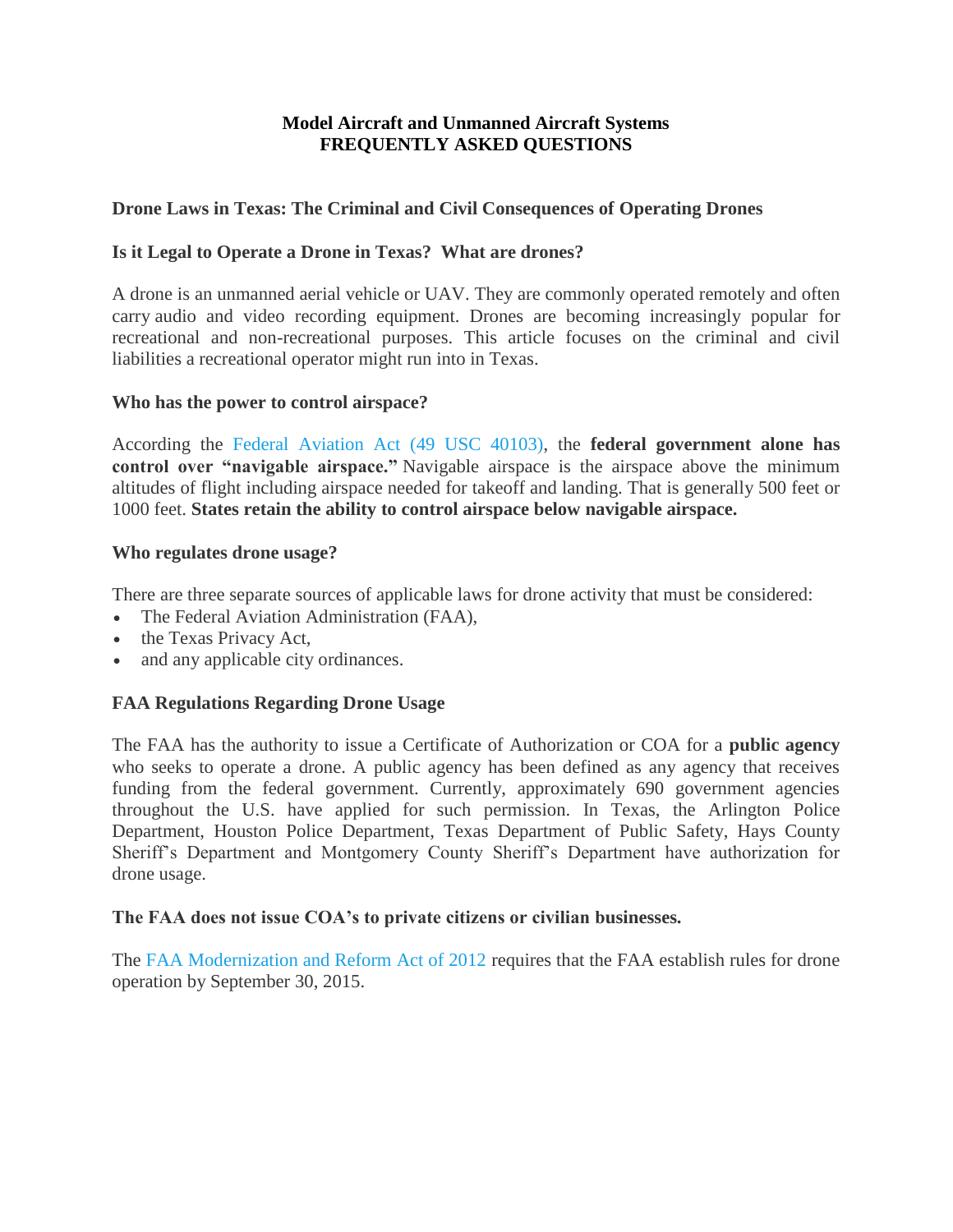## **Texas Drone Laws: Texas Privacy Act**

Texas was ahead of the curve when it enacted the [Texas Privacy Act](http://www.statutes.legis.state.tx.us/Docs/GV/htm/GV.423.htm) (Government Code Chapter 423). The Texas Privacy Act limits the use of **drones in Texas**, but also sets out areas where drones may be operated legally.

In Texas, the primary concern with drone operation appears to be devices which are capable of capturing images or video in flight without the consent of the individuals featured in the media. Generally speaking, taking images without consent to conduct surveillance is generally a crime. [Texas Government Code Section](http://www.statutes.legis.state.tx.us/Docs/GV/htm/GV.423.htm) 423.002(a) provides it is lawful to capture an image using an unmanned aircraft in this state. The section continues by laying out a laundry list of circumstances under which drone usage is *not* illegal. Some of the acceptable usages include:

- Consent of the individual who owns or lawfully occupies the real property captured
- Images of public real property or a person on that property
- Images taken from a height no more than eight feet above ground level in a public place, if the image is not amplified beyond normal human perception
- Operation for the purpose of professional or scholarly research by a person acting on behalf of an institution of higher learning
- As part of a U.S. Military operation or training
- Images captured by satellite for mapping
- Images captured by or for an electric or natural gas company
- if the image is captured by a Texas licensed real estate broker in connection with the marketing, sale, or financing of real property, provided that no individual is identifiable in the image
- Pursuant to a valid arrest or search warrant
- Law enforcement use in active pursuit of someone accused of a felony offense, or to capture a crime scene
- Search and rescue efforts for natural disasters or fires

# **Capturing Images Through Impermissible Surveillance**

If you capture an image with intent to conduct surveillance and your activity is not exempted under the law, you could face a **[Class C](https://www.versustexas.com/class-c/)** Misdemeanor offense. The two possible Class C offenses are:

- Capturing an image with intent to conduct surveillance; or
- Capturing an image with intent to conduct surveillance and in possession of an image.

Both offenses are punishable by a fine of \$0-500.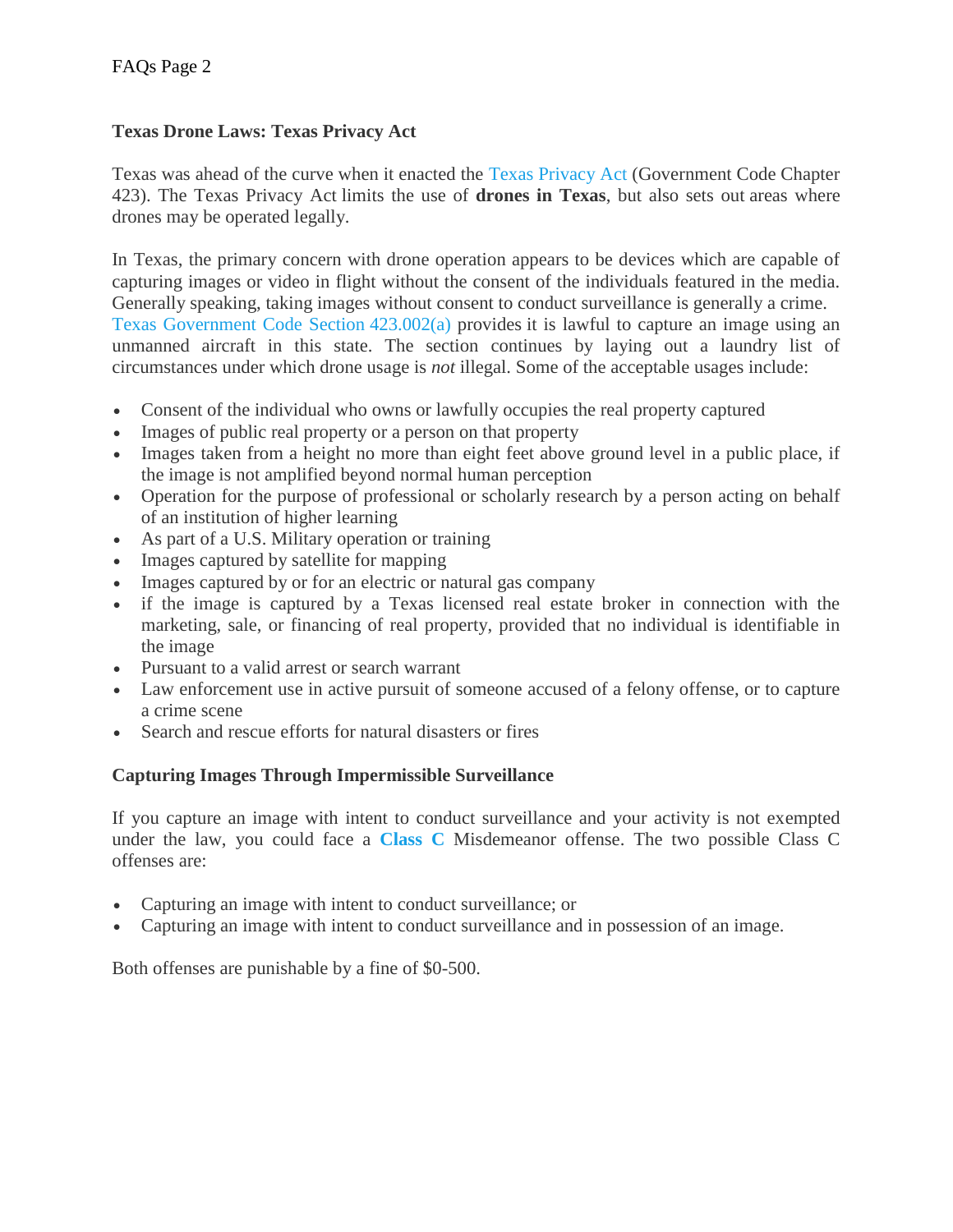## **Disclosure or Distribution of Image from Illegal Use of Unmanned Aircraft**

If however you are accused of capturing an image with intent to conduct surveillance, **and** it is believed that you disclosed, displayed, distributed or used the images in any way, you could face a **[Class B](https://www.versustexas.com/class-b/)** Misdemeanor. The punishment range is 0-180 days in county jail and a fine of \$0- 2,000.

In either the Class B or Class C offense, each image captured, possessed, or displayed is a separate offense.

Civil action is also a remedy for individuals who have been the victim of images captured without consent and in violation of the law.

## **Where can I legally fly a drone in Texas?**

The most expansive permissive uses to fly a drone and record in Texas are:

- 1. in public places where the drone is no higher than eight feet off the ground,
- 2. to make recordings on public property, and of individuals on public property, or
- 3. with the consent of the owner or legal resident of the property.

A more exhaustive list of permissible uses includes:

- For educational purposes;
- In FAA designated test sites or ranges;
- By any branch of the military;
- For mapping by satellite;
- If the image is captured by or for an electric of natural gas utility for maintenance, assessment, routing, and inspections;
- With the consent of the individual who owns or lawfully occupies the real property;
- Pursuant to a valid search warrant;
- By law enforcement in immediate pursuit of someone they have reasonable suspicion to believe has committed a felony offense, or to document a felony crime scene, and a list of other instances when law enforcement might want to use aerial photography;
- At hazardous material spills;
- For fire suppression;
- To rescue an individual;
- By a real estate broker so long as no individuals are depicted;
- Of real property or of a person on real property that is within 25 miles of the US border;
- At a height of no more than 8 feet off the ground in a public place, if the image was captured without amplification;
- Of public real property or a person on public property;
- Pipeline inspections; and
- For port security.

## **Criminal Consequences of Improper Drone Use in Texas**